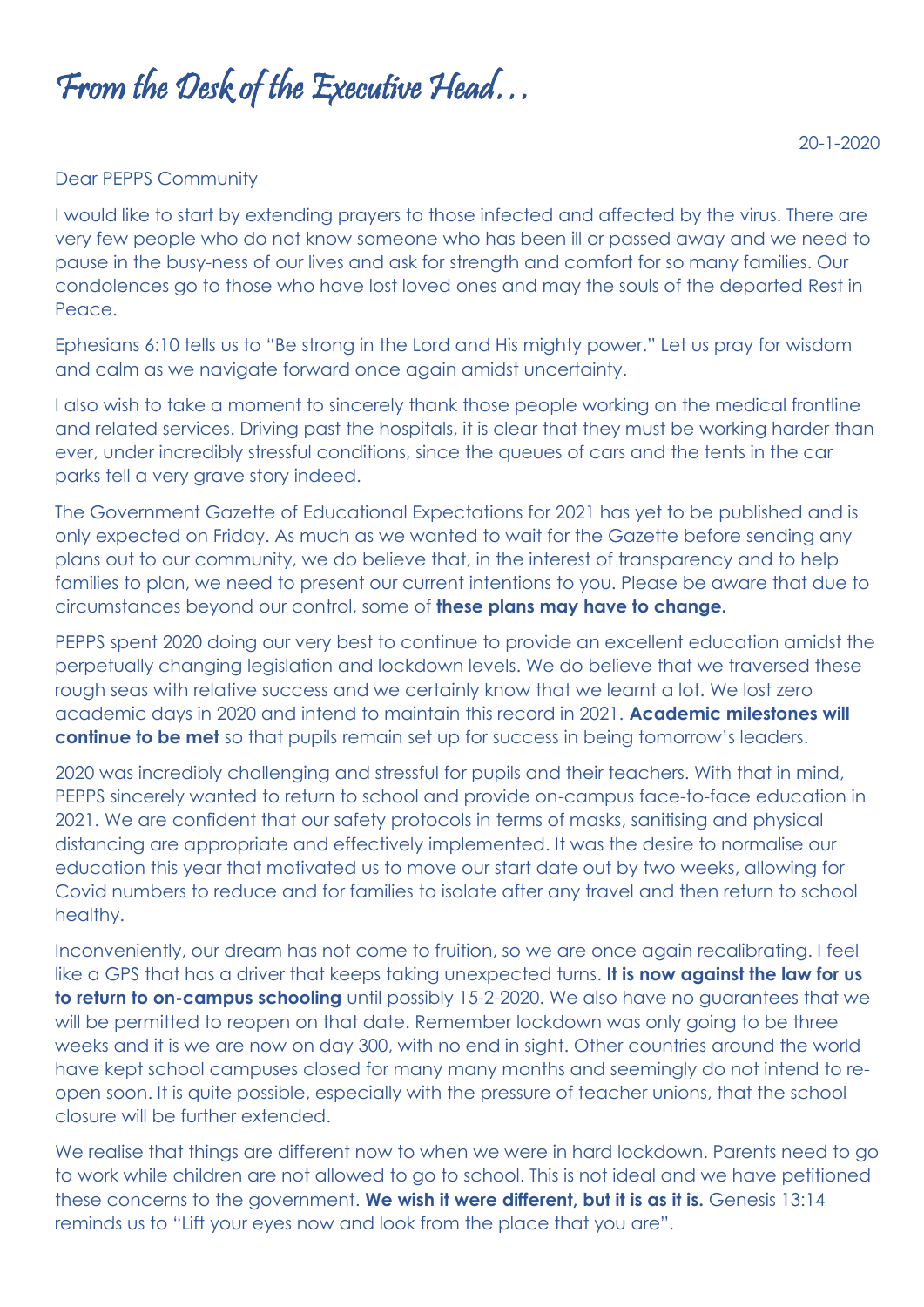We can bemoan this circumstance, however, ultimately, we need to try and make the best of an un-ideal situation. One improvement in this prohibition of on-campus schooling is that the campus itself is open. This allows for a slightly different approach from last year. This year PEPPS would like to **allow pupils to come to collect textbooks, workbooks, worksheets, resources and note packs from school** from time to time. Pupils can also drop off work, that needs to be marked, at school. Some online support will be available but **pre and primary school pupils will NOT be expected to work completely online.**



## **wear their uniform to collect or drop off work.**

There will be **NO CLASSES OR LESSONS ON CAMPUS**, but when pupils are dropping off and collecting work they will have the opportunity to meet their teachers and have some brief physically-distanced face-to-face interactions. This will assist in the development of relationships which would be very hard to build exclusively online.

**College pupils** do all have devices and **will revert to a predominantly online programme** until they can return to campus. They will also be able to come onto campus to collect all of their academic resources.

Troubleshooting assistance with online work can also be facilitated briefly on campus.

Obviously, **all Covid protocols will apply when collections and drop-offs are done** on campus. No mask - no entry. Sanitising and temperature screening will be done on entry and everyone will be expected to remain at least 1,5 meters apart. Where possible and reasonable, interactions between people will take place outdoors. **Pupils do not have to** 

**As soon as it is legal to do so, we shall start welcoming pupils back onto campus.** Some resources will continue to be shared online once we are back on campus for those pupils who may be isolating or are unwell, but we intend for our focus to revert to in-person education in 2021. As we did last year, **we shall adhere to all legislated Standard Operating Procedures** for schools. Pupils are screened and sanitised regularly at school and masks are obligatory. Also, pupils are continually reminded to stay 1,5 m -2 m away from one another. In line with safety protocols, there will, unfortunately, be **no extracurricular activities** initially when we return to school.

PEPPS always has, and always will, make it a **priority to safeguard the safety of our community.**

In a year, PEPPS completes the education of pupils in that grade. **The fee charged is calculated based on the annual expenses** to accomplish that task. The annual fee may be paid by the end of January as a lump sum, in which case an 8% discount is granted or in 11 equal instalments from January to November. These instalments are not only due in months where pupils attend school since they are intended to spread the payment of an annual amount.